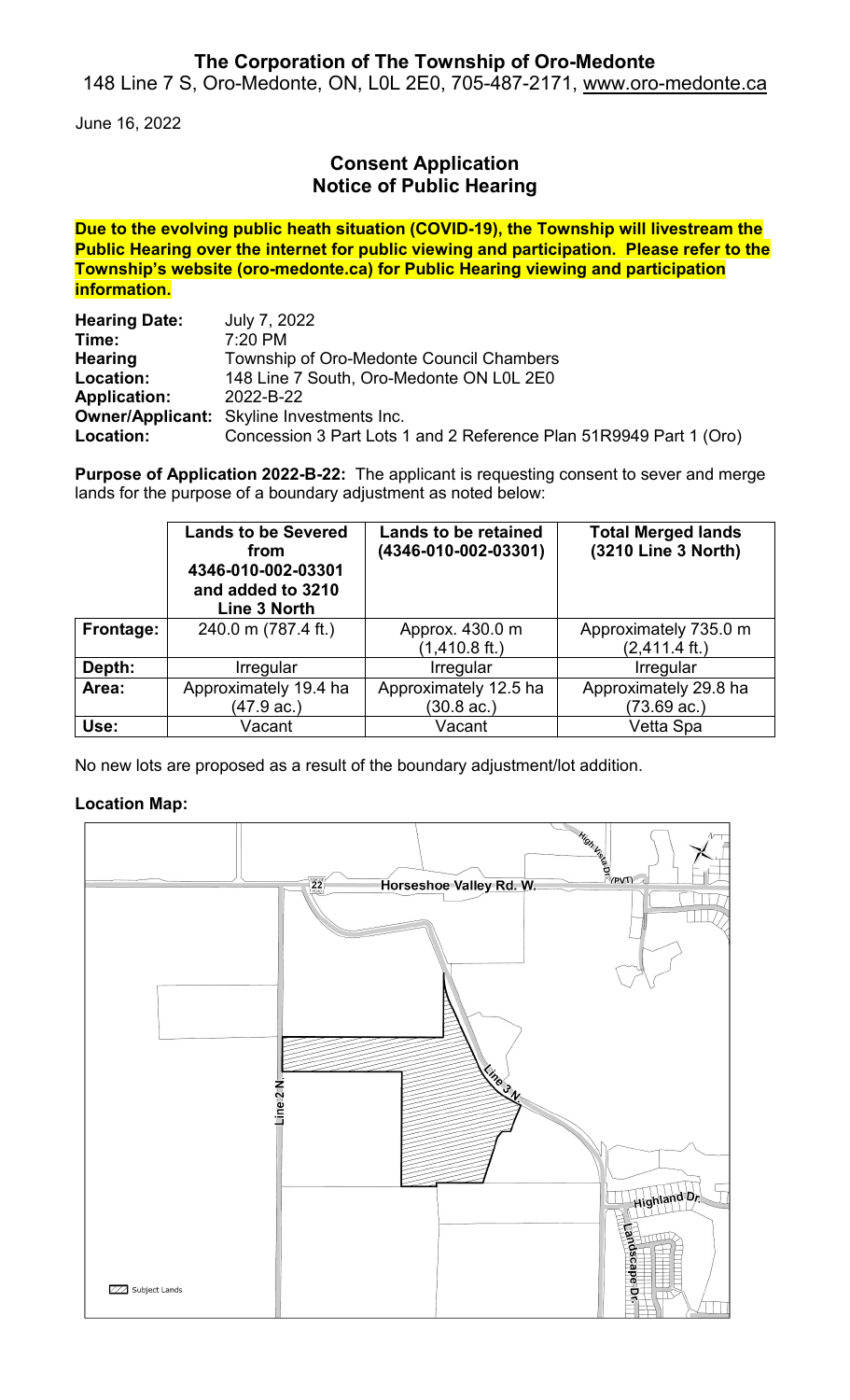### **Have Your Say:**

Input on the application is welcome and encouraged. For specific details regarding public participation during the meeting please check the Township website at [https://www.oro](https://www.oro-medonte.ca/municipal-services/planning-information)[medonte.ca/municipal-services/planning-information.](https://www.oro-medonte.ca/municipal-services/planning-information)

Written submissions can be made by:

- 1. Emailed to [planning@oro-medonte.ca](mailto:planning@oro-medonte.ca) prior to or during the Public Hearing;
- 2. Dropped in the drop box at the Township Administration Office on Line 7 South;
- 3. Faxed to (705) 487-0133; or,
- 4. Mailed through Canada Post.

If a person or public body does not make oral submissions at the public hearing or make written submissions prior to the decision on this application, and subsequently submits an appeal of the decision, the Ontario Land Tribunal may dismiss the appeal. If you wish to be notified of the decision of the Township of Oro-Medonte in respect to the application, you must make a written request.

Individuals who submit letters and other information to Council and its advisory bodies should be aware that all information, including contact information, contained within their communications may become part of the public record and may be made available through the agenda process, which includes publication on the Township's website.

Written submissions/requests should be directed to:

Township of Oro-Medonte 148 Line 7 South Oro-Medonte, Ontario L0L 2E0 Attn: Secretary-Treasurer, Development Services [planning@oro-medonte.ca](mailto:planning@oro-medonte.ca)

#### **More Information:**

For further information, please contact the Secretary-Treasurer during regular office hours Monday to Friday 8:30 a.m. to 4:30 p.m. A copy of the Staff Report will be available to the public on June 30, 2022 on the Township's Web Site: [www.oro-medonte.ca](http://www.oro-medonte.ca/) or from the Development Services Department.

Andy Karaiskakis Secretary-Treasurer